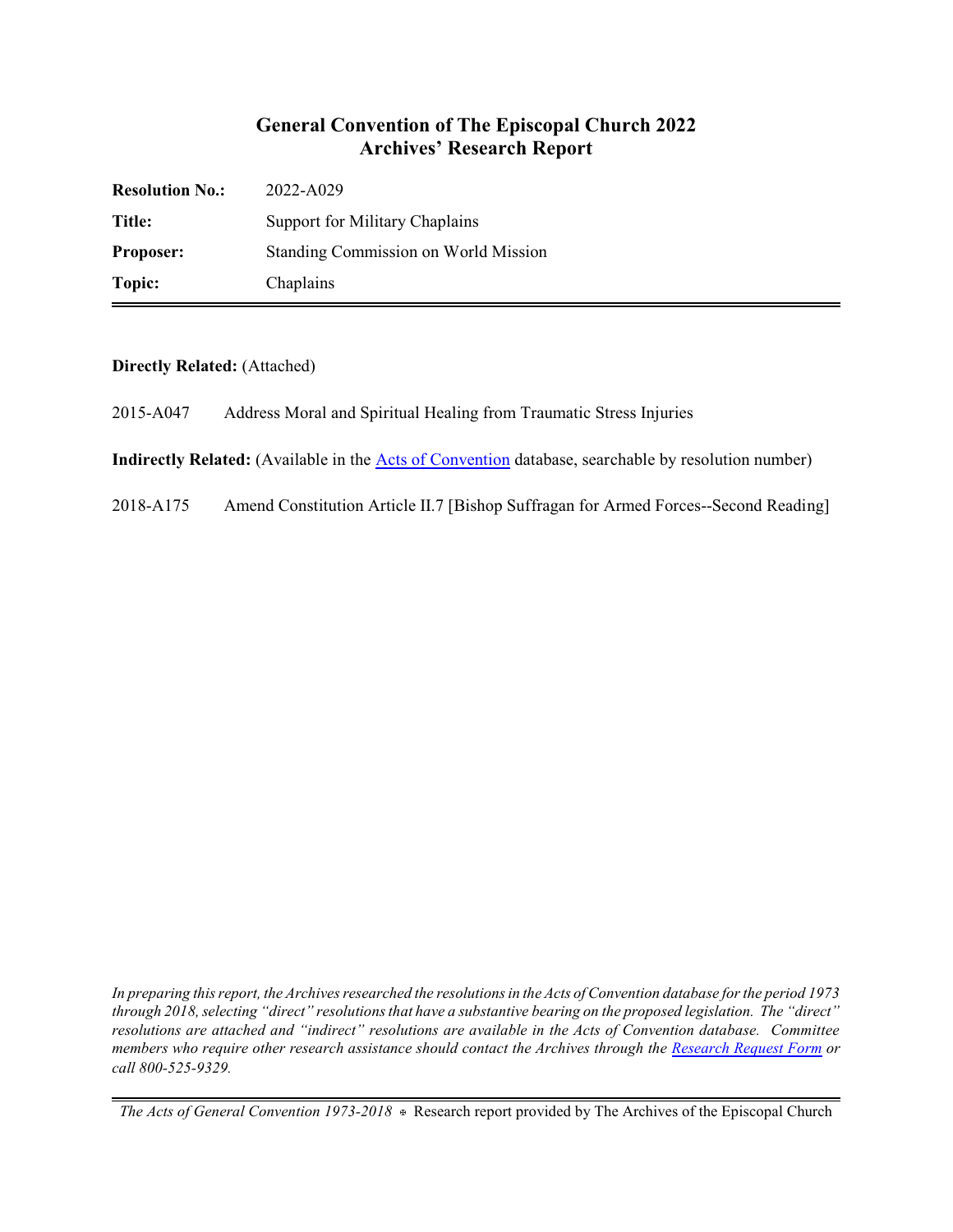# **A029 - Support for Military Chaplains**

#### **Final Status:** Not Yet Finalized

**Proposed by:** Standing Commission on World Mission **Requests New Interim Body**: No **Amends C&C or Rules of Order**: No **Has Budget Implications**: No **Cost**: **HiA:** HB **Legislative Committee Currently Assigned**: 15 - Ministry **Completion Status:** Incomplete **Latest House Action:** N/A **Supporting Documents:** No

## **Resolution Text**

*Resolved*, the House of \_\_\_\_\_\_\_\_\_\_\_\_\_\_\_\_ concurring,

That the 80th General Convention commends the ministry of The Episcopal Church's military chaplains, who bravely tend to the spiritual and religious needs of United States Armed Forces service members as pastors, priests and preachers; and be it further

*Resolved,* That the Bishop Suffragan for Armed Forces and Federal Ministries, in addition to tending to chaplains serving in federal prisons and hospitals, continue to uphold The Episcopal Church's leadership role in forming and supporting military chaplains to respond to the challenges facing today's military personnel, including extended exposure to violence, injustice, hatred and hardship; and be it further

*Resolved,* That the General Convention affirms the 2001 "Declaration of the Episcopal Church's Understanding of Ministry to the Armed Forces", including Episcopal military chaplains' commitment to love and serve members of all faith groups, and to ensure access to the free exercise of religion within the constraints of military service; and be it further

*Resolved,* That Congregations engage with military chaplains so as to learn from their experience with global mission and interreligious dialogue, and from their example as an embedded servant ministry proclaiming and portraying the Gospel beyond the church; and be it further

*Resolved,* That the Standing Commission on World Mission collaborate with the the Standing Commission on Liturgy and Music to choose an appropriate day for observance of the Church's military chaplains, and consider developing a collect and suggested lectionary for observance of Military Chaplains Day for authorization by the 81st General Convention.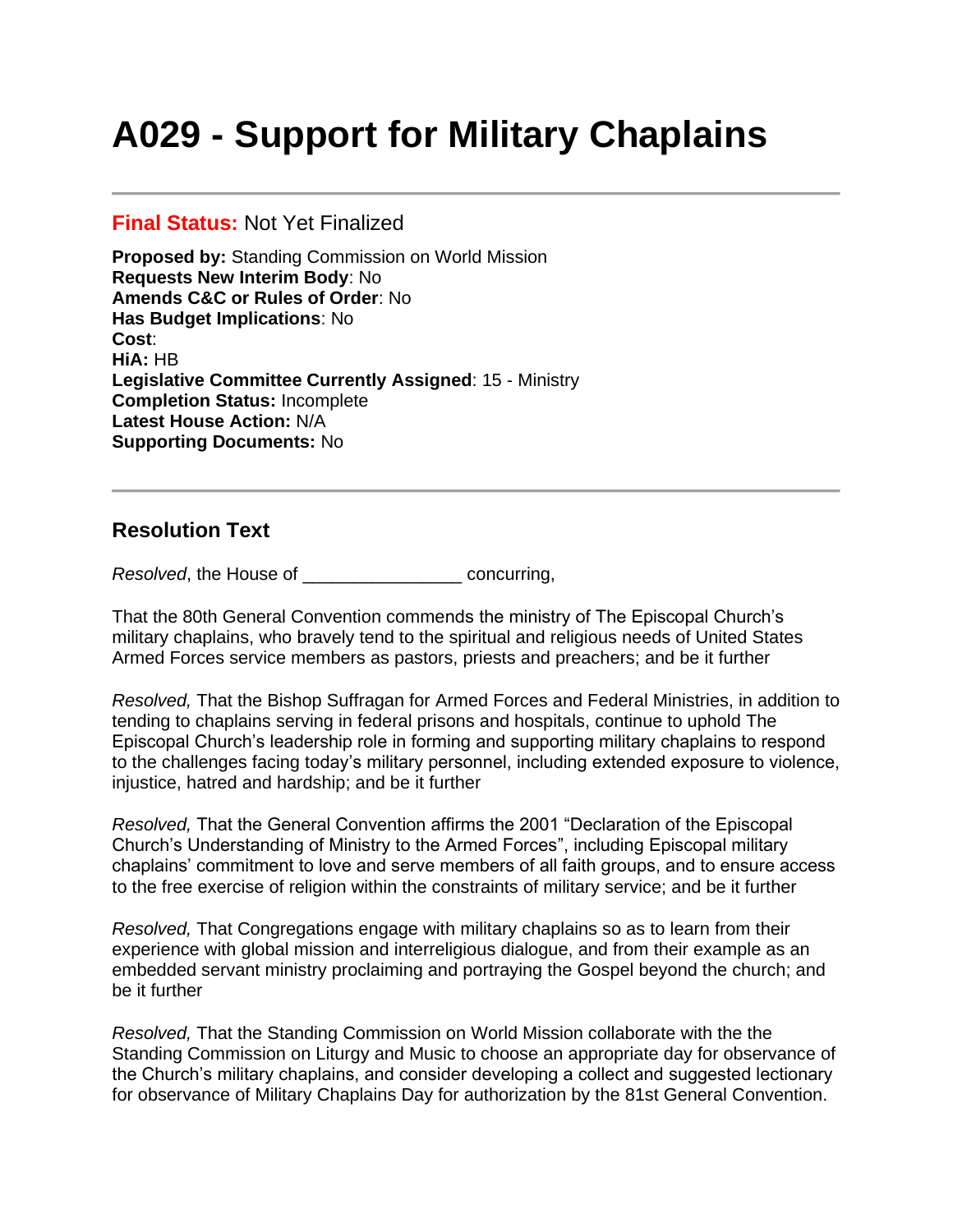# **Explanation**

Approximately 150 ordained Episcopal ministers currently serve as military chaplains and commissioned officers in all branches of the U.S. Armed Forces, both active duty and reserves, as well as with the National Guard, Coast Guard Auxiliary, Civil Air Patrol, State Defense Forces (Georgia) and Veterans Administration hospitals. The Bishop Suffragan for Armed Forces and Federal Ministries tends to these military chaplains, as well as to chaplains serving in federal penitentiaries.

Many Episcopalians may not be aware of this important ministry of the church, which dates to the Revolutionary War when General George Washington appointed Episcopal priest John Hurt as the nation's first Army chaplain. Rev. Hurt was ordained on December 21, 1774; this date, signifying the Episcopal Church's unique longstanding leadership role within the U.S. military chaplain corps, is one option the Standing Commission on Liturgy and Music may consider in responding to the final Resolved of this Resolution calling for a day of observance.

In January 2001, the Bishop Suffragan for Armed Forces and Federal Ministries and twelve serving chaplains composed a statement of understanding of Episcopal Church ministry within the military context. This "Declaration of the Episcopal Church's Understanding of Ministry to the Armed Forces" is referenced and affirmed in this Resolution, and is copied in full below. The purpose of the statement was to clarify the parameters of the role of Episcopal Church chaplains; chaplains are currently urged to utilize it when interpreting to new commanders and supervisory chaplains their role as priests serving in the uniformed service.

In bringing forward the ministry of military chaplains and the Bishop Suffragan, the Standing Commission on World Mission intends to highlight in particular their contribution to the church's global mission, including enhancing interreligious understanding and ministering to service members deployed overseas.

Declaration of the Episcopal Church's Understanding of Ministry to the Armed Forces:

Clergy of the Episcopal Church are ordained to fill the roles of pastor, teacher and priest. The Episcopal Church expects its chaplains to fulfill those roles in as broad and inclusive a manner as possible while remaining faithful to the church's historical, theological and liturgical roots in both Roman Catholicism and the English Reformation.

As pastors, Episcopal military chaplains love and serve all of the people among whom we work. We preach and teach the faith of the church in Protestant and other services as opportunity permits, remaining flexible in form yet consistent in upholding the traditions of the Episcopal Church. Caring for all and committed to the free exercise of religion by all we cooperate with chaplains of all faith groups to ensure access for the free exercise of religion and religious accommodation within the constraints of military service. In this way, we try to feed those of God's people whose spirituality, theology, or liturgical practice diverges from ours.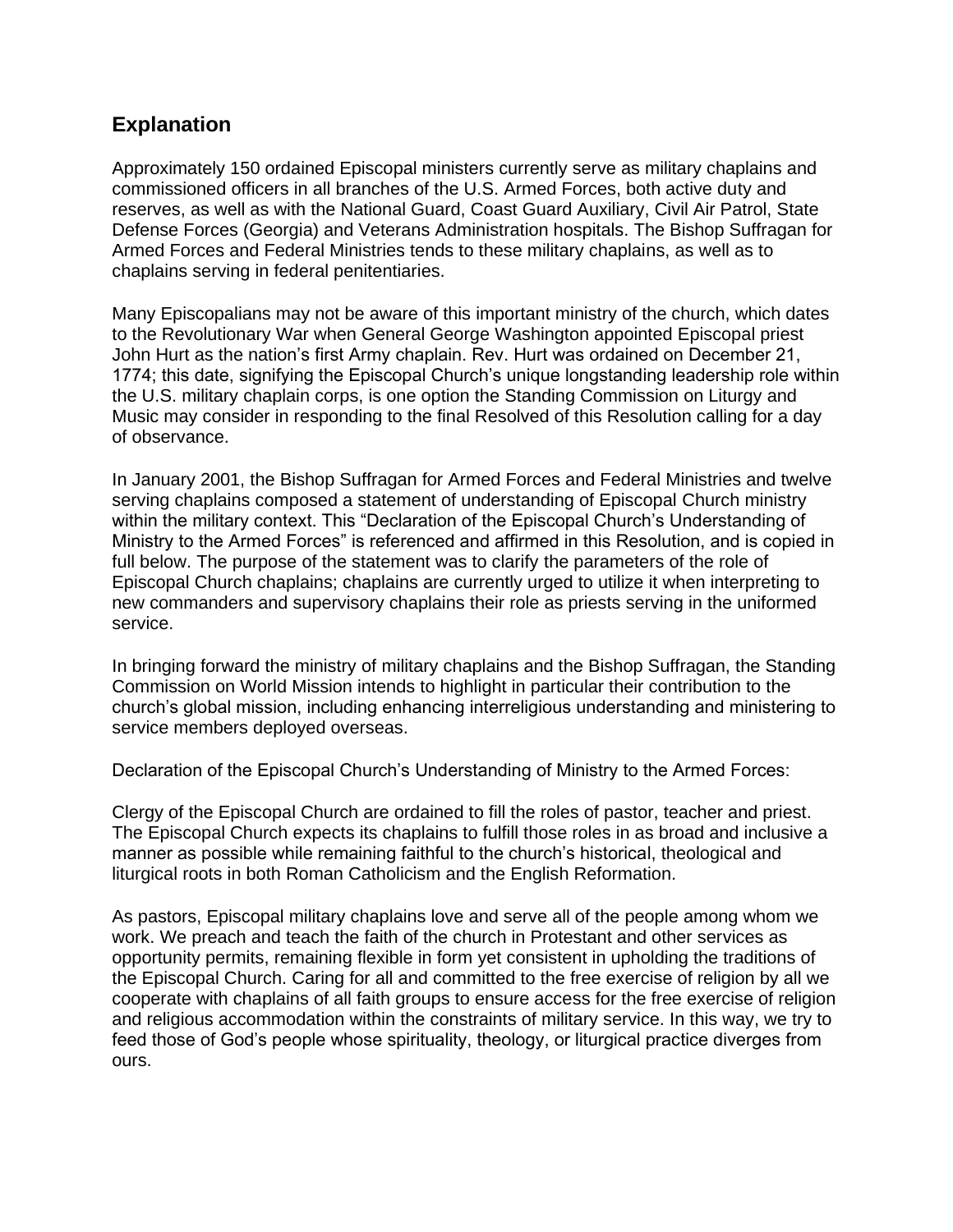For Episcopalians, the Eucharist is the central act of worship. All baptized persons are welcome to join us in this sacred mystery. We gather in community to be nourished in Word and Sacrament. The Bible, reason, and tradition inform and shape the Eucharist through which we have communion with our Lord and by which we are invigorated for mission.

Present divisions in the body of Christ cause us much pain. We look for the day when all are one in Christ. Until then, we live with those divisions and the unavoidable, resulting constraints. Sacramentally, Episcopal chaplains can only function in accordance with the Book of Common Prayer, the Canons of the Episcopal Church and the guidance of the Episcopal Bishop. Only clergy from churches in communion with the Church of England can conduct Episcopal services.

We, the undersigned Priests and Bishop of the Episcopal Church who minister to the Armed Forces, are thankful for the ministry entrusted to us and ever mindful of our need for God's grace and mercy for ourselves and with those to whom we minister in this challenging, pluralistic environment.

Washington National Cathedral, Feast of the Confession of St. Peter the Apostle, In the Year of our Lord 2001

Composed and signed by Bishop George E. Packard, Chaplains Carl M. Andrews, Gerald J. Blackburn, Dedre Ann Bell, S. Michael Bell, George M. Clifford III, Robert W. Eldridge, Reese M. Hutcheson, Roger D. Kappel, James B. Magness, Richard D. Oberheide, Gary L. Parker, and Malcolm Roberts III.